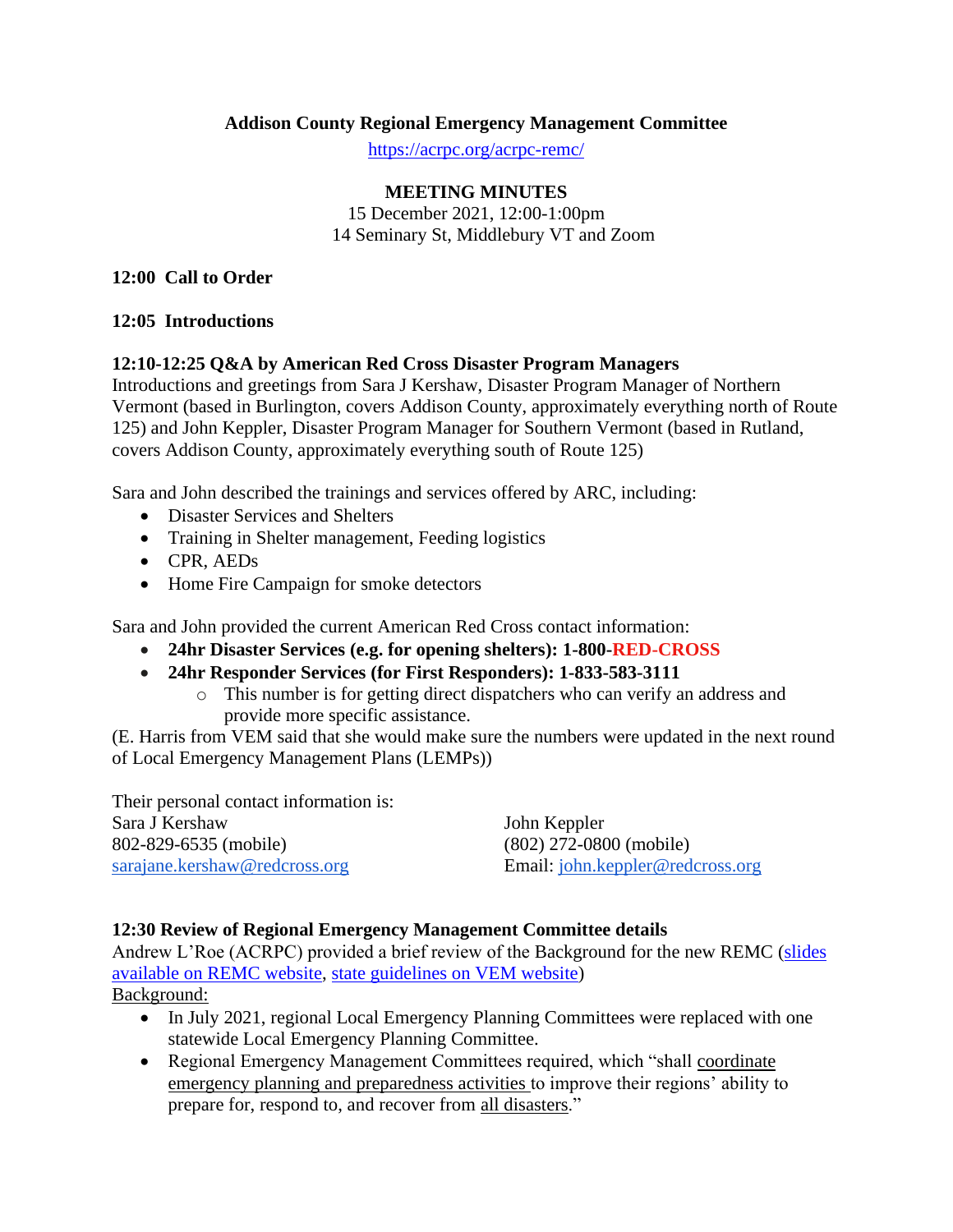## REMC Membership

**Voting Members** are defined in statute as 2 from each municipality in the region:

- 1 Local Emergency Management Director (EMD)
	- (or designee, e.g. an Emergency Management Coordinator)
- 1 Emergency Services Representative (Fire, Police, EMS)

Voting Proxies can be designated between these two appointed positions Voting members may span multiple cities and towns

(e.g. Fire Dept or EMS serving several municipalities)

From state guidance, Quorum = a majority of voting members, including proxies, being present  $(i.e. >20)$ .

Other Community Stakeholders (**Non-voting members)-** representatives from other organizations serving within the region:

- Fire Departments
- Emergency Medical Services
- Law Enforcement
- Transportation
- Regional Planning Commissions
- Hospitals
- VT Department of Health's District **Office**
- The Division of Emergency Management
- Organizations Serving Vulnerable Populations
- Media, and
- Any Other Interested Public or Private Individual or Organization.

Administrative services (including minutes recording) will be performed by the ACRPC (A. L'Roe)

## **12:40 Elections**

The following interim positions (until July 1, 2022) were presented and individuals were nominated for from the voting membership in attendance-

Executive Positions:

- Interim Chair- to develop a meeting schedule, agenda, and facilitate each meeting- **Ben Marks**, Cornwall- Motion by V. Capels, Seconded by E. Eriksen, Unanimous approval.
- Interim Vice Chair- to fill in for the Chair during their absence- **Erik Eriksen,** Ripton (Motion by C. Phelps, Seconded by S. Korda, Unanimous approval)

Representative Positions- **Dan Kuzio (**Starksboro FD) offered to fill all three positions

- As representative of the REMC on the statewide Local Emergency Planning Commission (LEPC). Motion by B. Marks, Seconded by C. Phelps, Unanimous approval
- As representative to the once-in-3-years Threat and Hazard Identification and Risk Assessment (THIRA)/ Stakeholder Preparedness Review (SPR) to report on the capabilities and gaps in the region's response to threats/hazards. Motion by J. Rouse, Seconded by B. Groff, Unanimous approval.
- As representative to the annual Integrated Preparedness Plan Workshop (IPPW) to report on the plans, trainings, & exercises needed for the region. Motion by B. Groff, Seconded by E. Eriksen, Unanimous approval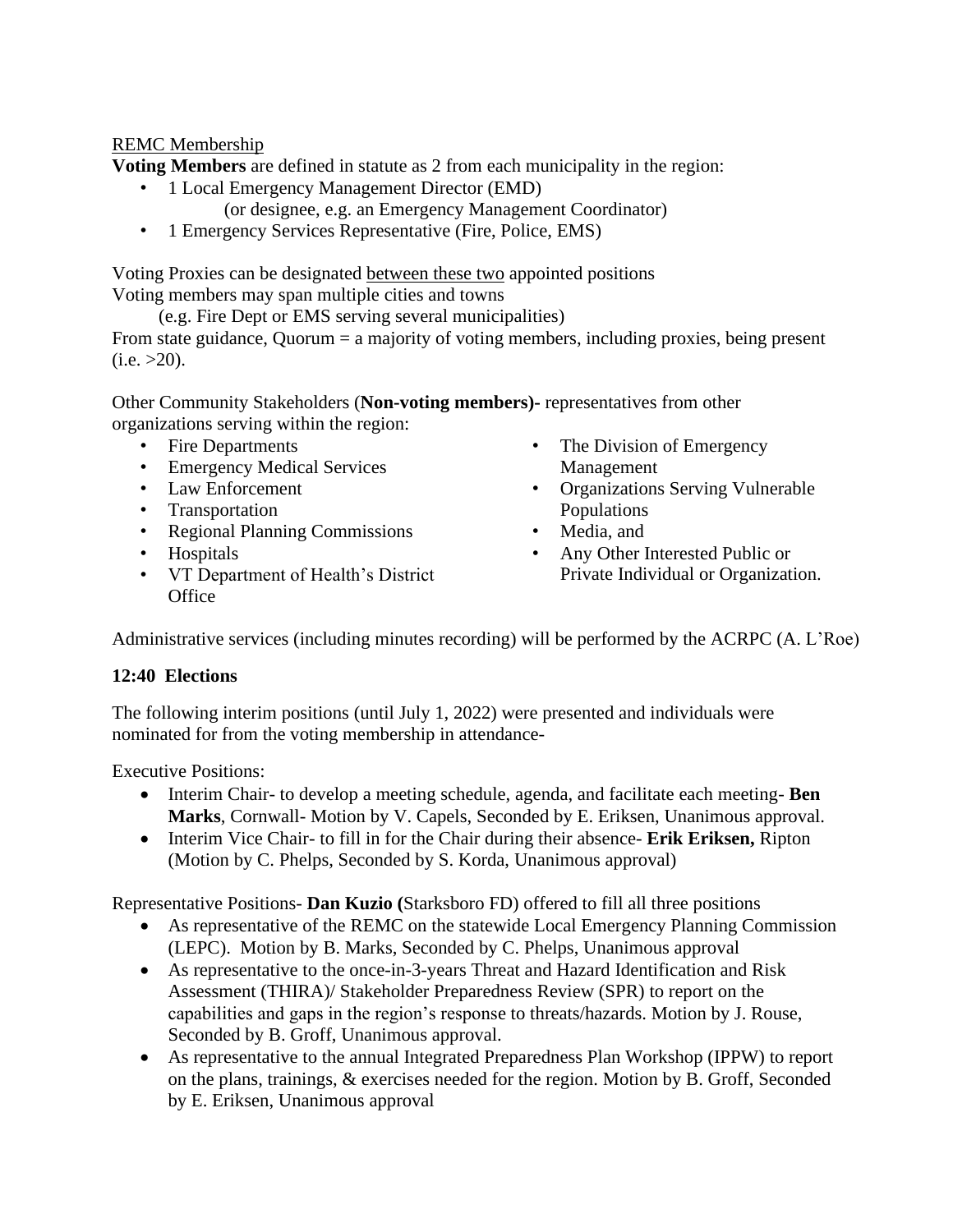# **12:50 Upcoming REMC Tasks**

A. L'Roe (ACRPC) provided an overview of the following topics: Recruiting Voting Members and Incentivizing Participation

Initial ideas for incentives to participating members/municipalities:

- Provide Lunches/Dinner (once COVID is less of a concern)
- ERAF funding incentives (A. L'Roe will reach out to VEM staff working on next iteration)
- Prioritization in funding proposals

B. Marks suggested that additional assistance on grant applications, e.g. applications to FEMA for some of the issues that local departments are dealing with, including incompatible and aging equipment, communications equipment.

A. L'Roe will speak with the Addison County Fire Chiefs next week (12/21) to ask for support.

# Creating REMC Bylaws

Bylaws for the REMC are required to document meeting procedures including,

- the name of this Regional Emergency Management Committee
- Rules of the meeting,
	- (i.e. Robert's Rules of Order or some other meeting rules)
- Definition of Quorum
	- (majority of members in Addison County  $=$  >20 EMDs/ EM Reps or proxies)
- Voting procedures, required for:
	- financial matters of the REMC
	- electing of officers, and
	- electing representatives to state LEPC/IPW/THIRA

B. Marks noted that getting that many representatives, many of whom are either employed fulltime or already involved in extensive volunteer work (or both) to attend meetings will be challenging- suggested that there may be ways to allow voting by mail/email/telephone to achieve quorum on voting issues.

## **[A. L'Roe and B. Marks will prepare draft consistent with guidance provided by the Division of Emergency Management and attempt to find ways to make quorum achievable]**

Regional Plan/Resource Inventory – required to be submitted to Vermont Emergency Management annually after town meeting day and before **June 1st each year.**  Must Contain:

- Meeting Frequency [Quarterly]
- Leadership Roles [Chair, Vice-Chair, Representatives]
- Membership Contacts
- Regional Resources [E. Harris clarified that these are not the municipal resources already listed in the annual LEMPs, but other organizations- e.g. Tri-Valley Transit, GMP, VT Gas, Porter Hospital]
- Regional Mutual Aid Agreements
- Description of the region's process for regional coordination during a disaster

# **A. L'Roe will prepare draft consistent with guidance provided by the Division of Emergency Management [\[Draft template here\]](http://vem.vermont.gov/sites/demhs/files/documents/REMC%20statewide%20guidance_appendix%20B.docx)**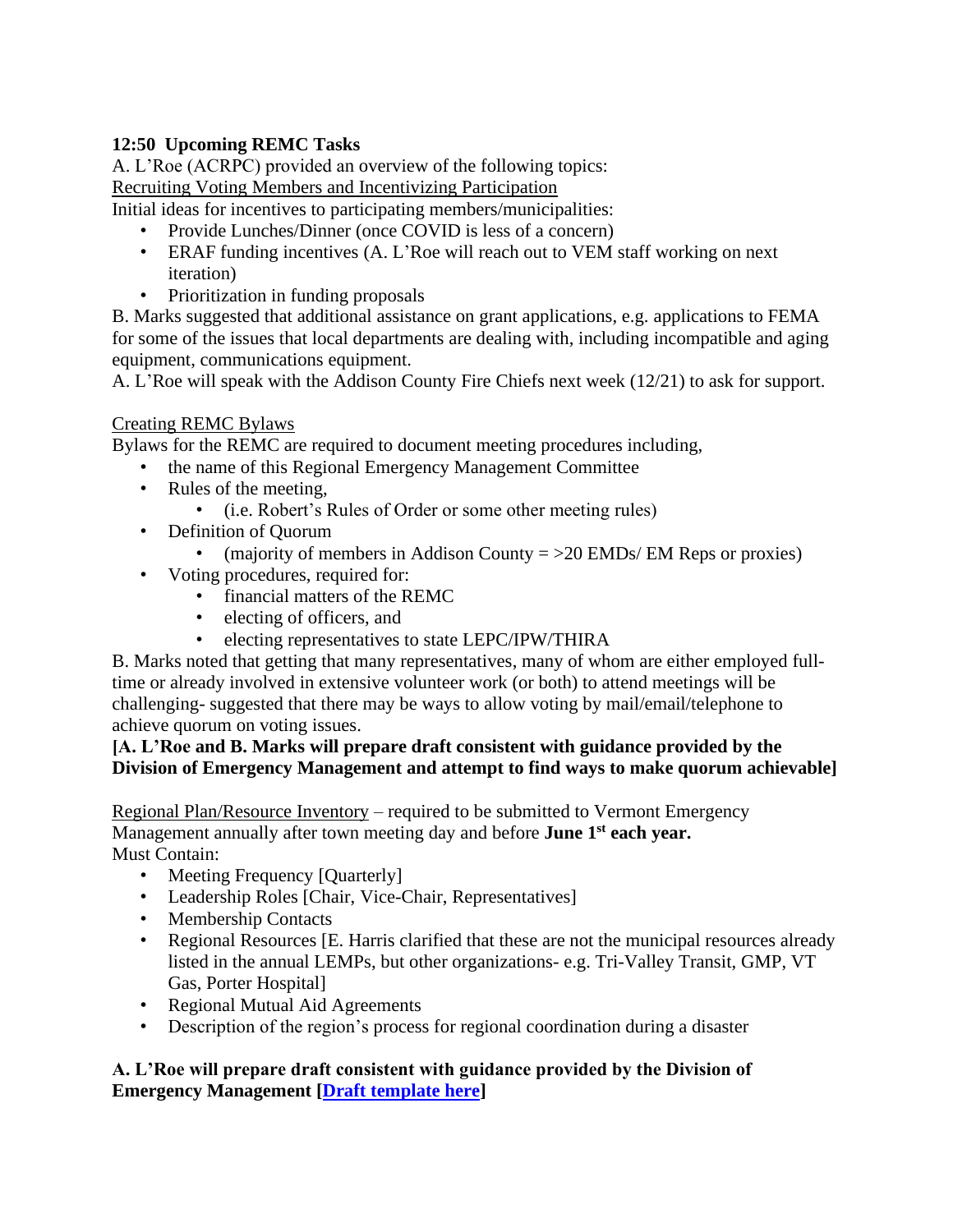Future All-Hazard Planning Topics

A. L'Roe asked for requests. The list so far includes:

- Critical Infrastructure (offered by VEM)
- Department of Health
- Updating LEMPs
- Training for EMDs/EMCs
- Coordination with town Road Foreman/Crews
- Discussion of trainings, & exercises needed for the region for the annual Integrated Preparedness Plan Workshop (IPPW)
- Discussion of the capabilities and gaps in the region's response to threats/hazards for the Threat and Hazard Identification and Risk Assessment (THIRA)/ Stakeholder Preparedness Review (SPR)

### Next REMC Meeting

• **Wednesday, February 16, Noon-1pm**

(Executive Committee will meet briefly in January)

• And following meeting will be in mid-May [to approve Regional Plan for June 1 deadlines]

### Other Announcements:

VEM is holding a statewide Learning Day on January  $20<sup>th</sup>$  (since cancelled) Annual Spring Flood seminars will be held in January/February

- January  $31<sup>st</sup>$ , 2022 1:00-3:30pm
- February  $1<sup>st</sup>$ , 2022 9:00-11:30am
- February  $3^{\text{rd}}$ , 2022 6:00-8:30pm

## **13:00pm Meeting Adjourned**

Agenda and Minutes will be posted at:<https://acrpc.org/acrpc-remc>